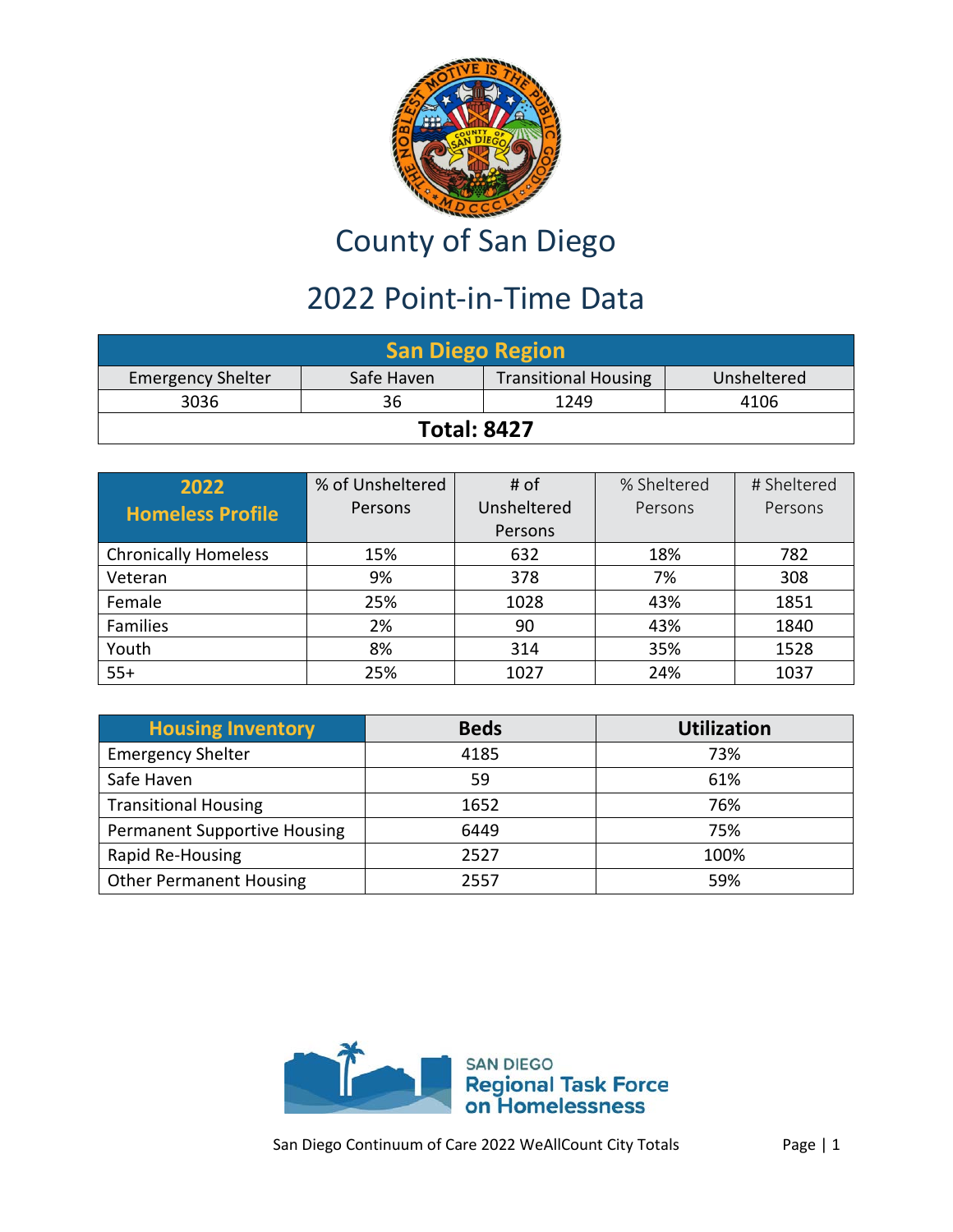## Year Comparisons

|                  | 2020 Total | 2022 Total   | 2020 - 2022<br><b>Overall Change</b> |
|------------------|------------|--------------|--------------------------------------|
| City             | Total      | <b>Total</b> | % of Total                           |
| San Diego Region | 7638       | 8427         | 10%                                  |

|                  | 2020<br><b>Unsheltered</b> | 2022<br><b>Unsheltered</b> | 2020-2022<br><b>Unsheltered Change</b> |
|------------------|----------------------------|----------------------------|----------------------------------------|
| Citv             | Count                      | Count                      | % of Total                             |
| San Diego Region | 3971                       | 4106                       | 3%                                     |

|                                                | 2020<br><b>Sheltered</b> |      |           |              | 2022<br><b>Sheltered</b> | 2020-2022<br><b>Sheltered Change</b> |
|------------------------------------------------|--------------------------|------|-----------|--------------|--------------------------|--------------------------------------|
| City                                           | ES                       | TН   | <b>SH</b> | <b>Total</b> | <b>Total</b>             | % of Total                           |
| San Diego Region                               | 2307                     | 1313 | 47        | 3667         | 4321                     | 18%                                  |
| 2022 Sheltered Count breakdown by Project Type |                          |      |           |              |                          |                                      |
| ES                                             | TΗ                       |      | <b>SH</b> |              |                          |                                      |
| 3036                                           |                          | 1249 |           |              | 36                       |                                      |

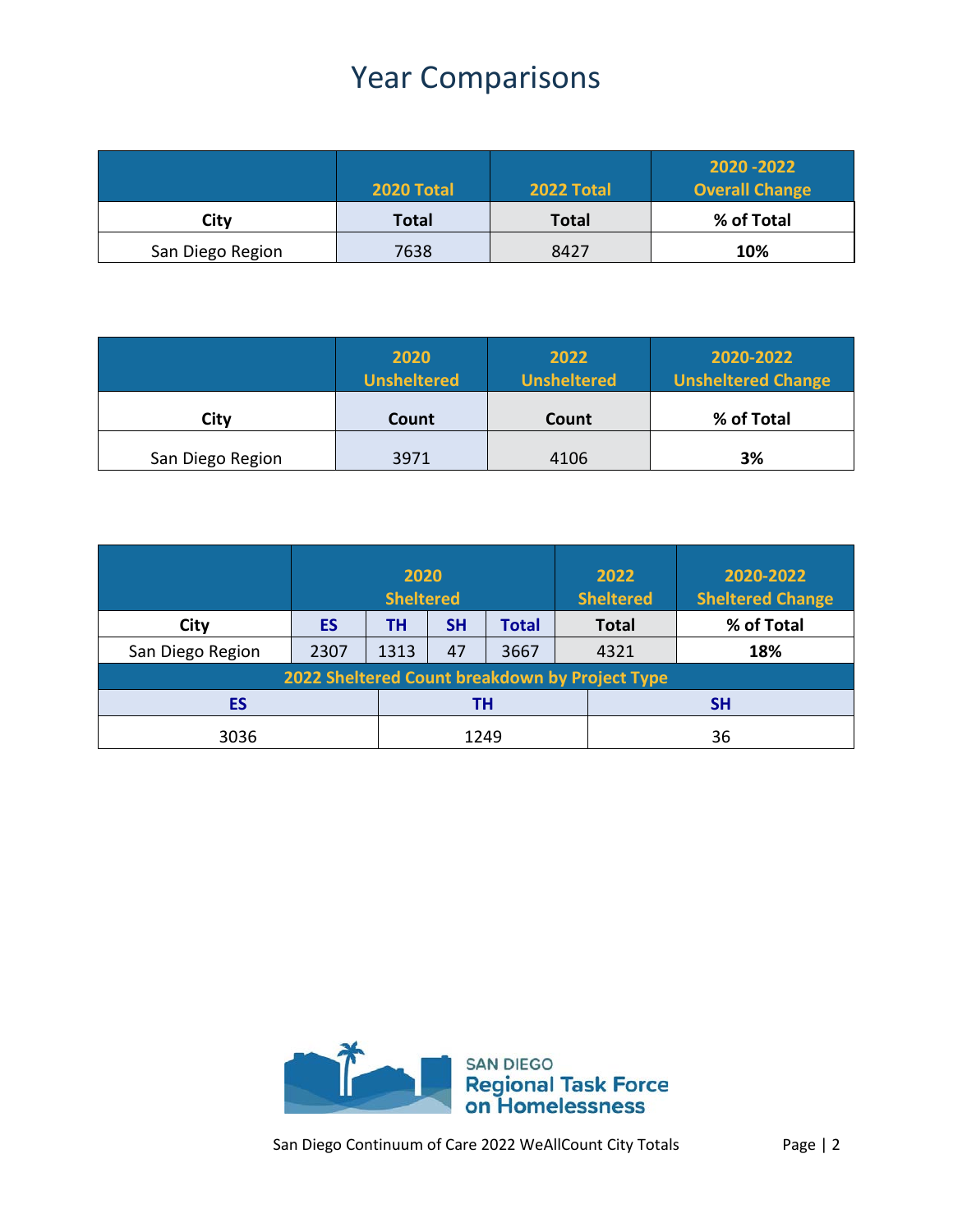